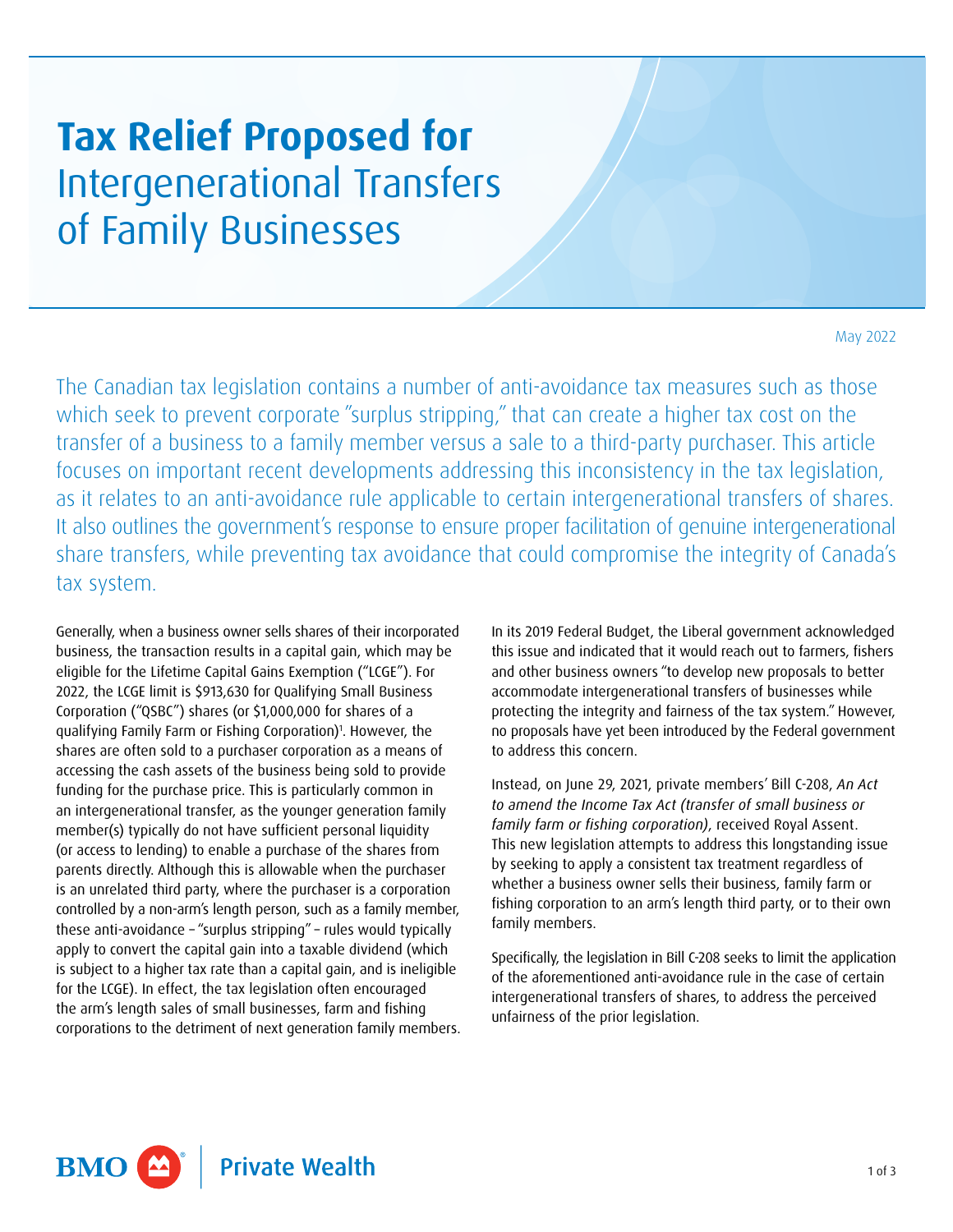As enacted, the revised legislation will exclude taxpayers from this anti-avoidance rule (and allow capital gains treatment) where:

- The shares transferred are QSBC shares or shares of a family farm or fishing corporation;
- The purchaser corporation is controlled by one or more children or grandchildren (aged 18 or older) of the taxpayer (vendor); and
- The purchaser corporation does not dispose of the transferred shares within 60 months of the purchase.

Furthermore, the legislation requires that the taxpayer must provide "an independent assessment of the fair market value of the subject shares and an affidavit signed by the taxpayer and by a third party attesting to the disposal of the shares.["2](#page-2-1)

Bill C-208 also modified the prior tax legislation to facilitate certain other corporate restructurings involving family businesses, by allowing siblings to divide the assets of a corporation on a tax-deferred basis (in a more simplified manner than a complex "butterfly" transaction), provided the shares of the corporation involved are QSBC shares or shares of a family farm or fishing corporation.

However, since the introduction of Bill C-208, many tax practitioners have raised concerns that this new legislation does not integrate properly with the existing provisions of the Income Tax Act, creates many uncertainties as to how the new rules will be applied, and provides only limited safeguards against abusive tax avoidance which could produce unintended results.

Moreover, the Department of Finance expressed concerns about this Bill during its ascent through the legislature. To that end, in a press release on July 19, 2021, the Federal government clarified that it intends to bring forward amendments to the Income Tax Act that honour the spirit of Bill C-208, while safeguarding against any unintended tax avoidance loopholes that may have been created by Bill C-208, such as "surplus stripping" (i.e., where dividends are converted to capital gains to take advantage of the lower tax rate), without any genuine transfer of the business actually taking place.

Specifically, the press release provided the following list of issues the amendments to Bill C-208 would seek to address:

• The requirement to transfer legal and factual control of the corporation carrying on the business from the parent to their child(ren) or grandchild(ren);

- The level of ownership in the corporation carrying on the business that the parent can maintain for a reasonable time after the transfer;
- The requirements and timeline for the parent to transition their involvement in the business to the next generation; and
- The level of involvement of the child(ren) or grandchild(ren) in the business after the transfer.

While acknowledging that Bill C-208 is now law, the Federal government stated its intention last year to bring forward draft legislative amendments for consultation to ensure that the revised legislation will facilitate genuine intergenerational transfers and cannot be used for artificial tax planning purposes. At that time, the government indicated that the amended legislative proposals would not be effective prior to the date of publication of the final draft legislation.

Although this draft legislation was anticipated in the April 7, 2022 Federal Budget, the Budget did not propose any specific measures to address the government's concerns related to the enacted provisions from Bill C-208. Instead, the Budget announced a consultation process for stakeholders to share their views as to how the existing rules could be strengthened to protect the integrity of the tax system, while continuing to facilitate genuine intergenerational business transfers. The government reiterated that it is committed to bringing forward the necessary legislation to address this specific issue, which could be tabled in the fall of 2022 following the conclusion of the consultation process (which ends on June 17, 2022).

## **Seek advice**

As a result of these recent developments, much uncertainty remains about the new legislation enacted in Bill C-208, given the forthcoming amendments expected from the Federal government later this year which will seek to limit the application of these new rules to "genuine intergenerational share transfers." Accordingly, taxpayers should be cautious in taking action based on the current legislation from Bill C-208 and should consult with their tax advisors for direction in their particular situation as we await further announcements from the Department of Finance on this important development for family businesses.

For more information, please speak with your **BMO financial professional.**